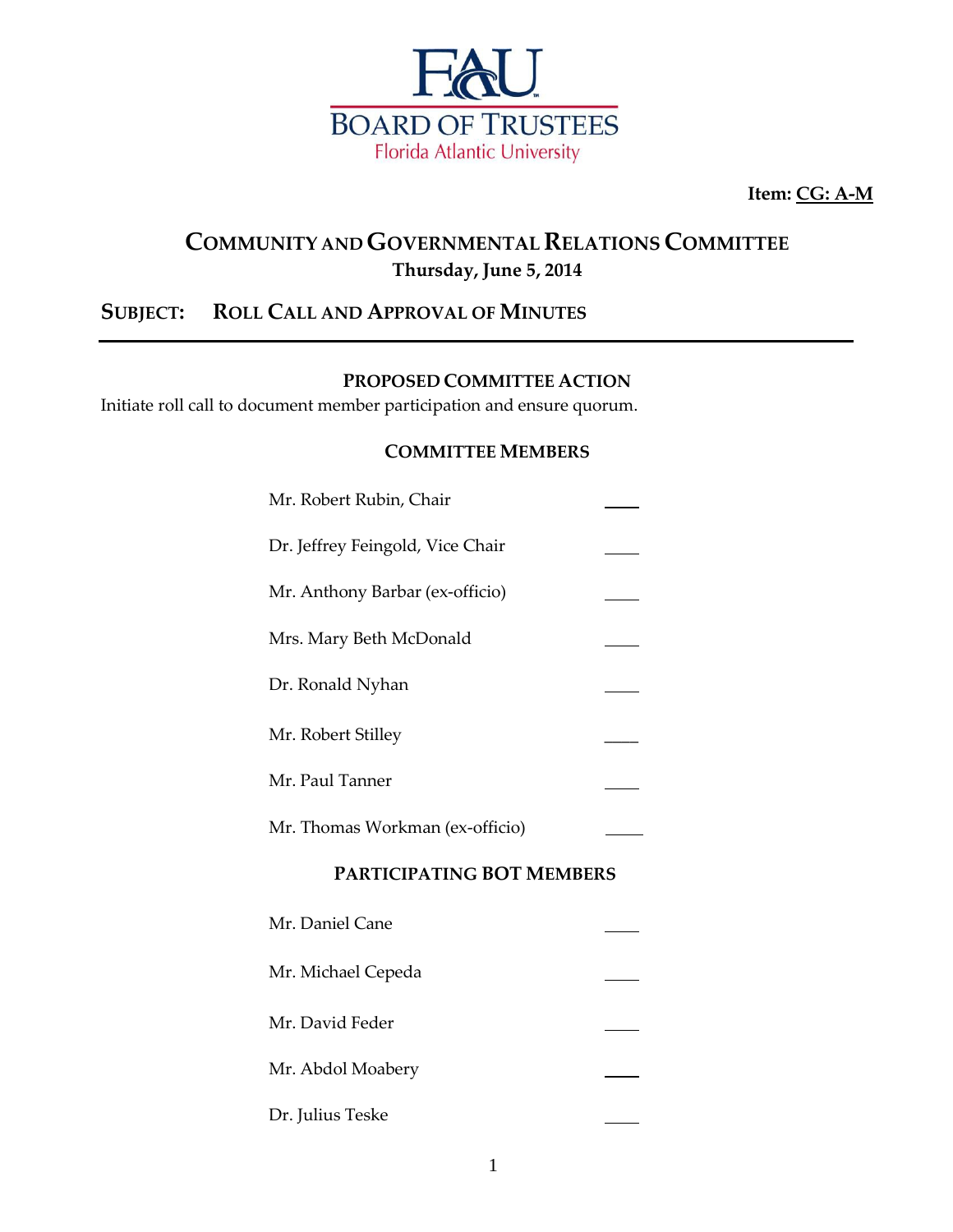

# **COMMUNITY AND GOVERNMENTAL RELATIONS COMMITTEE**

# **Meeting Minutes of April 10, 2014**

# **CG: A-M Roll Call and Approval of Minutes for the February 18, 2014 BOT Community and Governmental Relations Committee meeting:**

Trustee Robert Rubin, Committee Chair, called the meeting to order and initiated the roll call. In addition to Trustee Rubin, the following committee members were present: Trustee Mary Beth McDonald; Trustee Ronald Nyhan; Trustee Robert Stilley; Trustee Jeffrey Feingold; Trustee Paul Tanner; Trustee Anthony Barbar (ex-officio) and Trustee Thomas Workman (exofficio).

Other Trustees attending the meeting included: Trustee Julius Teske; Trustee Abdol Moabery and Trustee Patrick Callahan.

A quorum was present and the committee was called to order.

The following university officials participated: Dr. John Kelly, University President; Mrs. Joanne Davis, Interim Vice President of Community Engagement & Executive Director, FAU Foundation, Inc.

Trustee Rubin called for approval of the February 18, 2014 meeting minutes. A motion was made and seconded to approve meeting minutes without change or correction. No discussion or commentary followed. The motion passed unanimously.

Trustee Rubin invited VP Davis to approach the podium for her presentation.

CG: A-1 Request for Approval of Naming University Elements : VP Davis thanked The Board for their time.

I am requesting the approval of naming three rooms over at the Memory and Wellness Center. We have three new gifts from long time donors who are friends of the university. The Schmidt Family Foundation contributed \$25,000 and we're requesting the naming of the Schmidt Family Foundation Healing Arts Room; Edward and Susan Diener contributed \$25,000 and we're requesting naming the other healing arts room in their honor as the Edward and Susan Diener Healing Arts Room; and Christine Lynn contributed \$50,000 and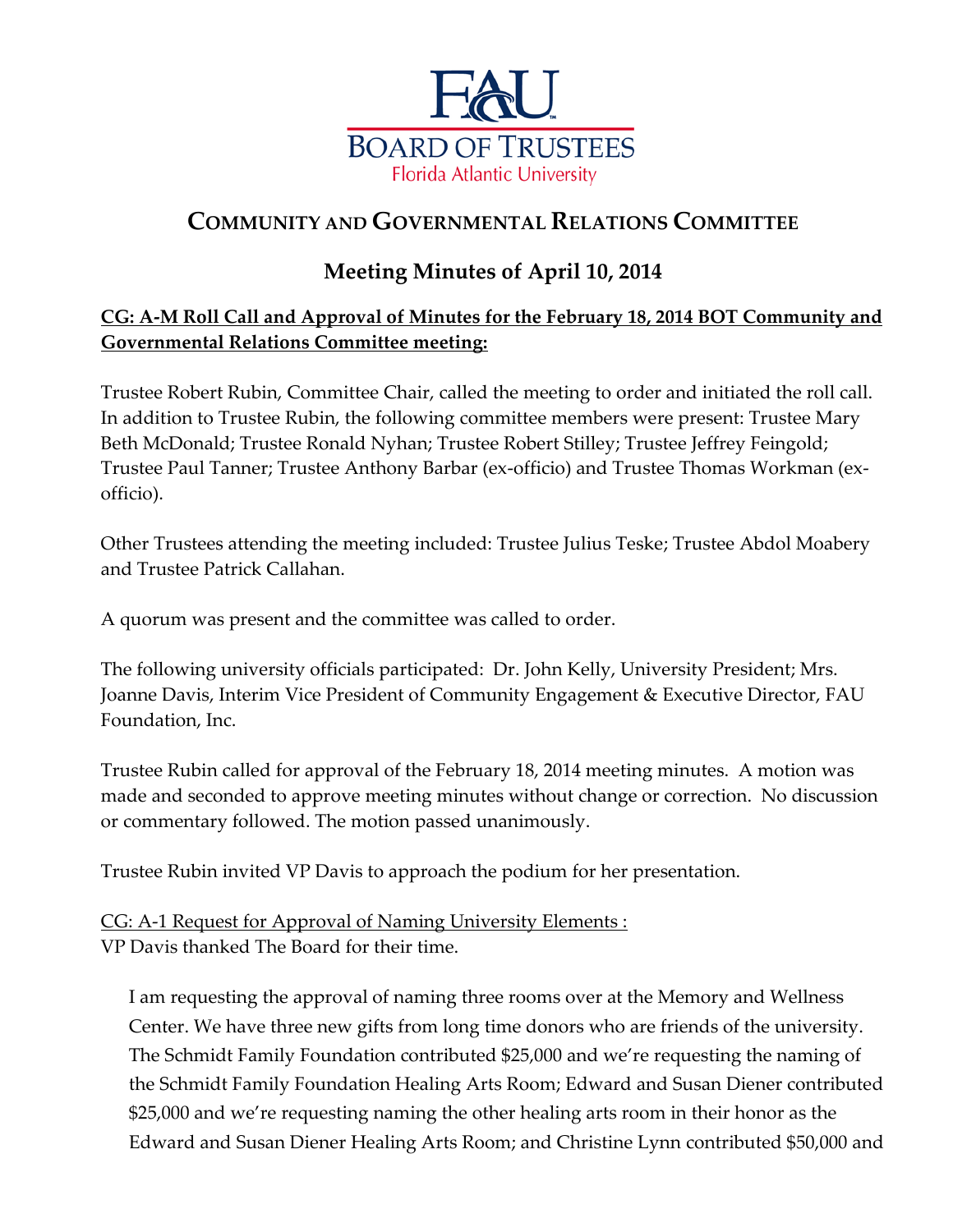we're requesting to name the lobby in her honor to make it the Christine E. Lynn Lobby. All of these are at The Louis and Anne Green Memory & Wellness Center.

Trustee Rubin called for approval of the naming requests. A motion was made and seconded to approve without change or correction. No discussion or commentary followed. The motion passed unanimously.

#### CG: I-1 Update on Community Engagement:

#### **1.** Events

We recently held a scholarship event where we invited our scholarship donors to a breakfast or a lunch. Each donor was paired up with their scholarship recipients. This allowed our students to sit down, talk and personally thank the person who is making their higher education dream a reality. A short video was played showcasing three of our students who are benefiting from scholarships.

## **2.** Fundraising/Development

We have a \$20 million dollar fundraising goal this year which includes bequests. We had a tremendously successful gala event which brought in a net of \$500,000+ in which almost all of that will be used towards our scholarships. The next slide (6) will give you a sense of the different cash gifts coming into the different colleges, units and the size of their gifts. In the next (slide 7) you will see the gifts received from our top donors and I would like to direct your attention to the first row which is our alumni and in reviewing you can see that there has been a significant increase of donors over last years. In 2013 we were roughly around 1800 and to date we are over 2700. Alumni donors are the bread and butter of this university and as they grow the universities fundraising can grow.

Since I took over as the Interim VP in July we've taken a look at the priorities that we needed to focus on that will get us closest to our goal. A few of the things we've done is that we've first implemented a simplified system of tracking donor identification, qualification, cultivation, solicitation and stewardship. The second thing is that we launched a "Charitable Advisors Council" through the Office of Gift Planning; these are the folks that will help lead and guide us to those significant transformational gifts. Next is our Horizon Society in which David Rutherford and his team have done a great job of strengthening our gift planning folio. Next we have our Advisory Boards; we currently have 30+ advisory boards on campus from different colleges, units, programs and we are restructuring them with an emphasis on their fundraising role and responsibility. Dr. Kelly has talked about what we need to do to get to the next level to become an institution of national prominence and to get there we will need the support of all the advisory boards and their ability to help us reach out to donors and raise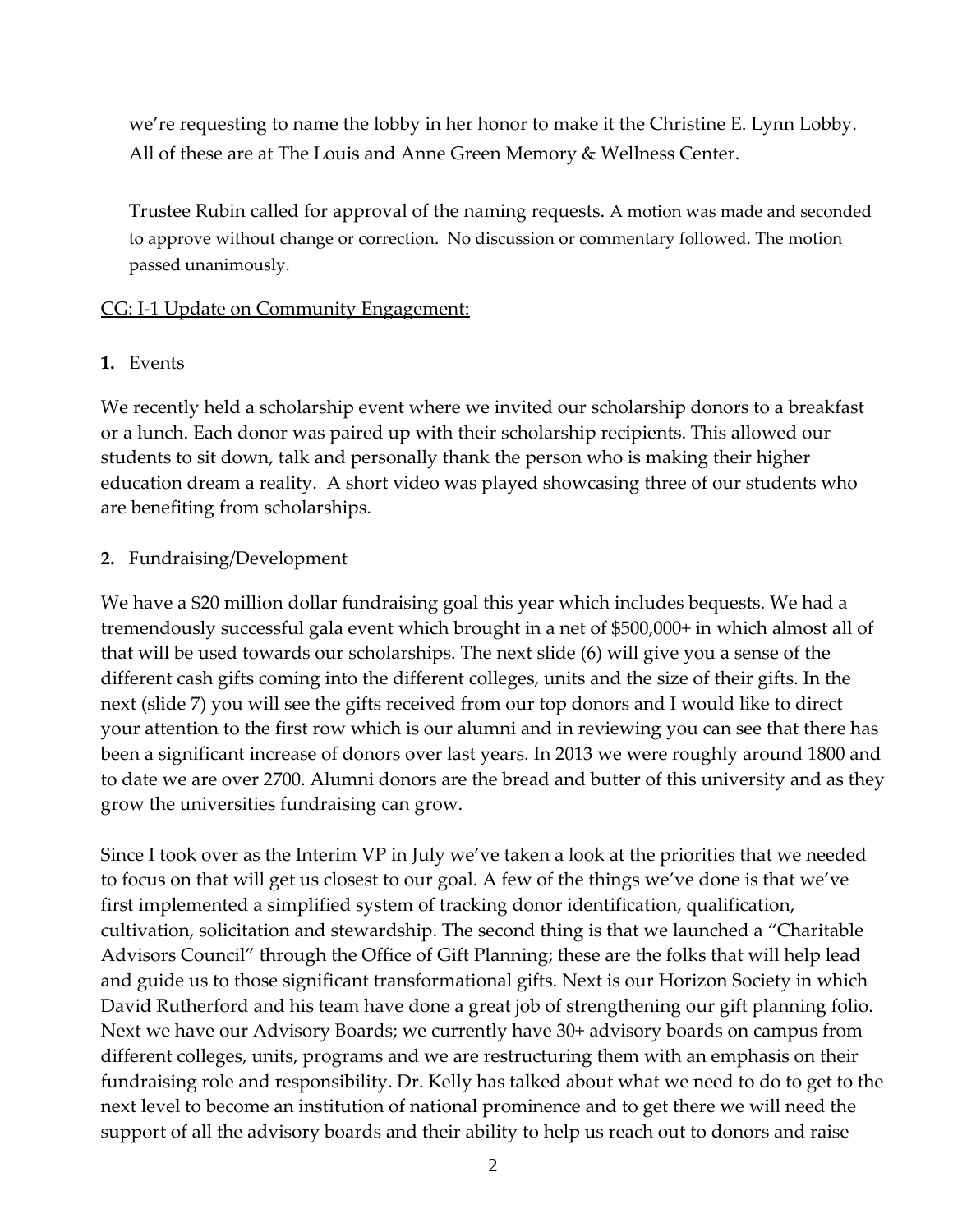more funds. Also we were able to send our development officers for more training to a Case Conference which is our national professional association.

We have one item coming up which will have significant potential and that is we are organizing and hosting the inaugural Tax and Estate Planning Seminar here at FAU in the Fall of 2014.

VP Davis invited David Rutherford AVP for Development and Outreach to approach the podium to discuss on this further.

We have the first inaugural which we are calling The Wealth and Estate Planning Seminar that FAU will be hosting. We reached out in the planning stages to our natural partners within the community and the two that accepted our invitation are the Community Foundation for Palm Beach / Martin Counties and the United Way of Palm Beach County, so we have two partners in addition to FAU playing host to this event. Broward County has an annual event they host but what we've heard many times before is that the men/woman in the north part of the county and those in our back yard do not want to drive to Broward so we're very excited to be able to host it here. The responses within the university and the partnerships have been phenomenal. What we hope by hosting this event is to provide that service as a way to continue to broaden that base of people out there that are championing FAU and feeding into that charitable advisors council that Joanne mentioned earlier. We're bringing in a national speaker from the Boston area that is very highly regarded and the best part of all is that it will not cost anyone any money.

## **3.** Advancement Services

Advancement Services is a critical department within our division, they manage our entire database. As you can see from this slide currently FAU has over 137,000 graduates of which 133,000 are still living; 76% are living in Florida with 58% residing in Broward and Palm Beach County.

We have a new initiative that will be launched in the Summer 2014 called the FAU Spring Board created by the advancement team. It is a crowd funding platform for smaller, specific, time restricted FAU projects. Crowd funding is very popular tool; there's about 2.7 billion dollars a year being raised through crowd funding and that is projected to double in the next couple years. We want to jump on this so that we can help all of our staff and faculty raise funds big or small. This initiative will benefit units, colleges and departments; for example if the department of music wants to raise \$3,000 for a small project, with this new initiative we will be able to create the platform for them to raise money online and have the funds processed through the FAU Foundation so that it will be tax exempt.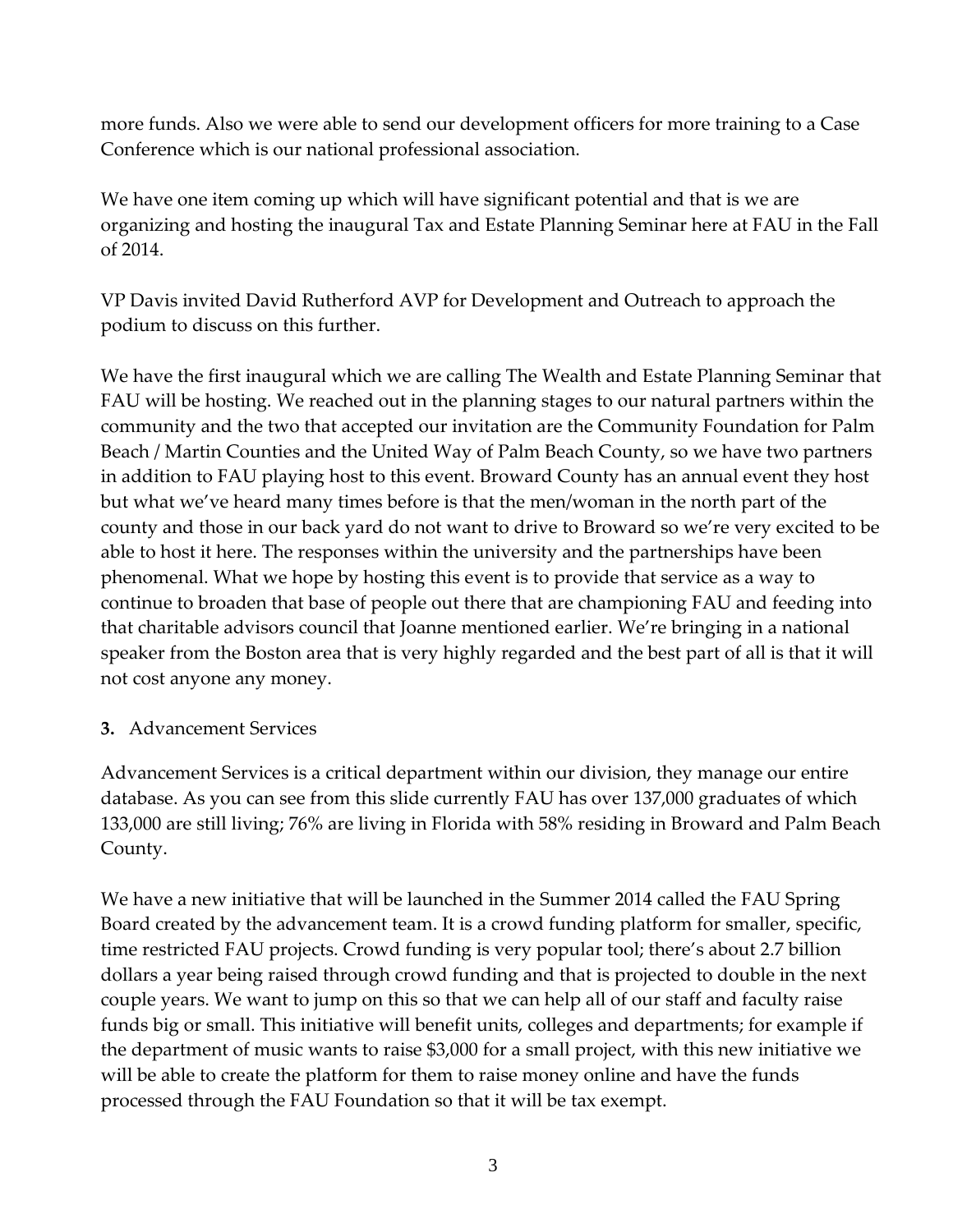## **4.** Alumni Relations

We currently have the Broward and Tampa Bay chapters which have officially chartered. Special thanks to Trustee McDonald for leading the charge for an Indian River Alumni Chapter and we also have a Black Alumni Society which will officially charter in the Fall. We have Corporate Luncheons which is something that was developed by Brad Crews our AVP for Alumni Affairs; it's a way to bring top corporations on to campus in a one stop shop. We've brought in United Healthcare, the Deans of Medicine and Nursing, Career Development Services and in one hour and a half meeting their senior staff can meet our senior staff to connect and share. We do these luncheons very regularly; we just had American Sugar Refining here, Ever Changing Minds will be here on April 23<sup>rd</sup> and Florida's Best Reality in May. If you have a corporation that will be interested we're happy to host these events, the feedbacks have been terrific so we want to continue with them.

Of course our Alumni and Athletics Department have a very strong relationship and we are thrilled to have Coach Partridge here, he is dynamic. The kickoffs coming up will be a lot of fun this year. I hope you will join us; May  $8<sup>th</sup>$  will be our first one at FAU Stadium.

Some of the other things that we have been working on are our student philanthropy. If we can get our students excited now they will stay engaged as alumni supporters later. What I am wearing around my neck is our True Blue red and blue cord which is part of our Annual Giving Program. Students can purchase these cords and wear it on graduation as a keepsake and consider themselves a philanthropist.

Our student giving has been negligible until now; we are pleased that we're reaching our 200 maximum of these cords. We now have a Student Philanthropy Council, our alumni giving is going up and as you know those are the areas just like student success that takes a lot of initiatives to move them along but they are starting to pay off.

Our Alumni Association will be celebrating our Hall of Fame Recipient; I want to acknowledge Trustee Workman again. These are some impressive leadership credentials that he has and not only at FAU but across the communities so you honor us with that. We also have the Distinguished Alumni Awards coming up.

## **5.** University Relations

Pamela Landi our AVP of University Relations is currently in Tallahassee but she has given us this report to share. I think Dr. Kelly spoke to the very important initiative that we have with convincing them with going with the house version which will be very important for us. We